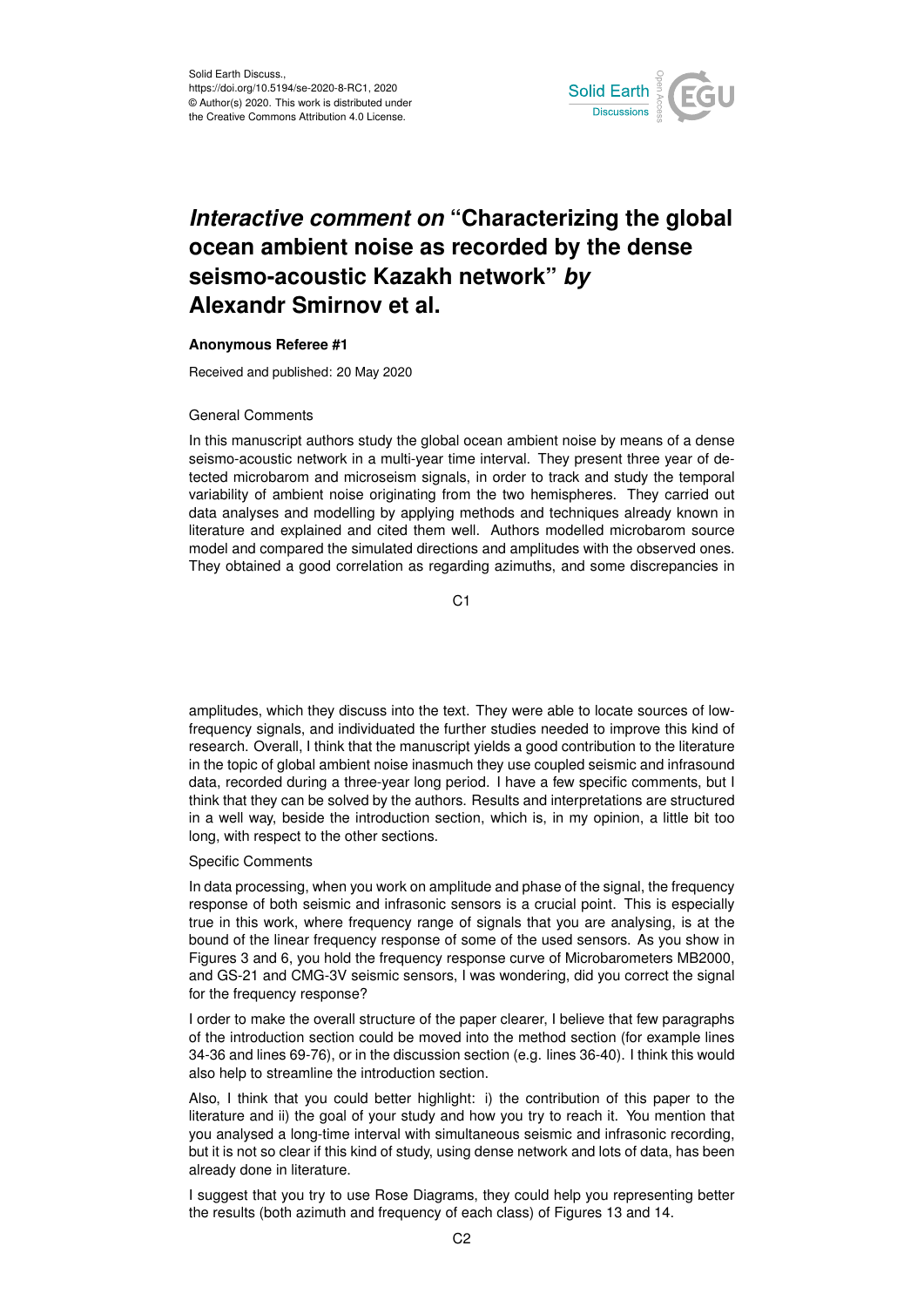Technical corrections

I suggest an English revision, in order to make the manuscript reading more fluent. The bibliography is not cited uniformly throughout the manuscript

Figure 3: x labels are wrong

Figure 7, 8 and 9: Can you put the legend out of the plot? They overwrite the results.

Insert in all the different plot of figures 13 and 14 the letters (e.g. a, b etc).

Line 49-50: Specify which kind of algorithm do you refer to.

Line 53: were

Line 58: measured instead of "measuring"

Line 64-65: "These agreements have been improved using more accurate wind profiles obtained from high resolution LIDAR middle atmospheric sounding". It is not clear that this work has been done by Hupe et al 2018.

Line 66-67: "In this paper, we further extend the approach developed by Hupe at al. (2018) using microbarom recorded by the dense Kazakhstani network". Specify in which sense you extended the work, only in terms of number of station/network?

Line 70: rephrase "For microseisms, the bathymetry strongly affects the source intensity" in "The bathymetry strongly affects the source intensity in microseism modelling"

Line 72: "angles lower than 40°" instead of "angles lower the 40°"

Line 74: typing error

Line 83: "as it contains a five seismic and three infrasound arrays". In the abstract and later on into the text and figure 1 you say four seismic arrays.

Line 89: "MKIAR (9 elements), and in Makanchi village" is not clear, MKIAR is in Makanchi village?

C3

Line 92: cut Figure 3

Line 101: cut Figure 5

Line 120-121: Add references

Line 132-134: Understanding this point is difficult in this part of the text, maybe you could move it into the results or discussion section, where you can refer to the figures. Or add here that it would be clarified later into the text.

Line 147-151: Specify that you are describing Fig. 7

Line 155: "amplitude increases from 0.001 to 0.03 Pa" are those average values?

Line 156: I suspect that "repeatable" means replicable.

Line 171: "a decrease in amplitude is observed early January 2017 at all stations." It is difficult to see this decreasing trend.

Line 182-183: "As the used source model was developed for microseisms (Ardhuin et al., 2011), an empirical scaling factor  $(F = 1:10000)$  must be applied for comparing the observed to the predicted amplitudes". Could you give further details?

Line 187-190. Could you explain better the reason of the discrepancy? And comment the quantitative estimations of the prediction quality?

Line 192-194: I think it is important here to highlight the further data you analyse in your work, both in terms of time interval and number of stations.

Line 200: Do you mean the comparison between observations and simulations?

Line 200-202: I suggest that you explain better this point.

Line 208: "Simulating microbaroms predicts signals" maybe Simulated microbaroms predict signals.

Line 208-210: Refer to the figures